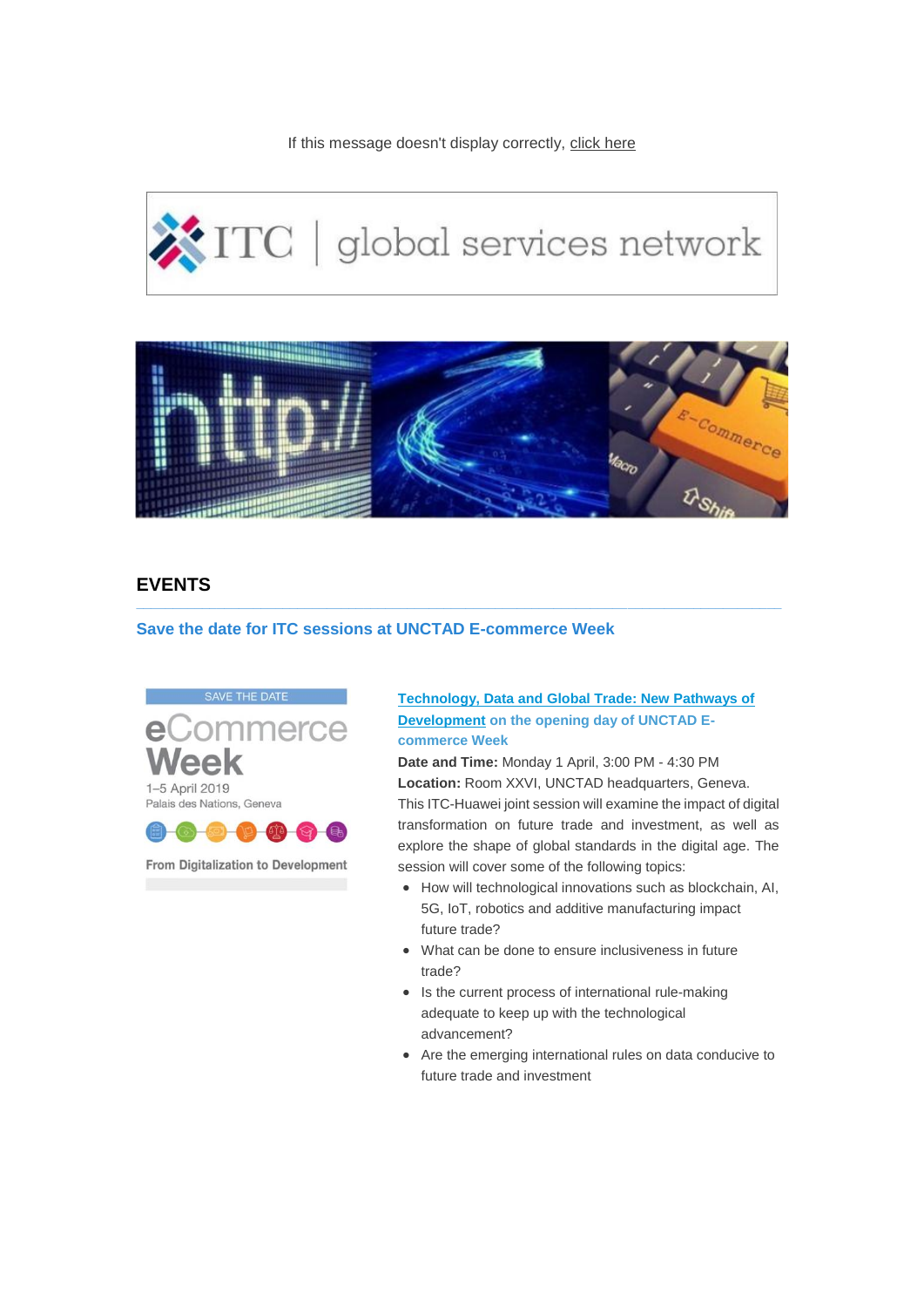### **[Monetizing big data in Africa](http://eye.maillink.intracen.org/c?p=xBDQmtDK0L8_FTxHKtCO0IMr0MLQvmsm0JDEEDjQvVbQgychS9Cx0KTrXwol0Kp29NksaHR0cHM6Ly9ld2VlazIwMTkudW5jdGFkLm9yZy9tZWV0aW5ncy85Nzc0MjG4NWE3MDNlNDdiODViNTM2YTlmNGJmNjA4xBAl-VXQtRjqTufQoNDY69Ce0InQjuhvuWV5ZS5tYWlsbGluay5pbnRyYWNlbi5vcmfEFNDb0MbQg9Ch0IIa0LFlaPd5DNDXaFZjGdCJIl8)**

**Date and Time:** Wednesday 3 April, 1:15 PM - 2:45 PM,

**Location:** Room XXI (Building E- 1st floor), UNCTAD headquarters, Geneva.

"Data is the new oil". Data is being produced, stored and monetized around the world in an exponential manner. The market is predicted to be worth \$203 billion by the end of 2020. The session will review current and future opportunities specific to Africa, and the current developments in unleashing the potential of Big Data in the continent. The session will cover some of the following topics:

- Management, storage and use of data in Africa
- Recent data privacy drive
- Enabling environment for the collection & use of personal data
- Big data, a critical resource for the development of the African digital economy

# **[Collaborating for success in e-commerce: how jointly managed services can enable SMEs to](http://eye.maillink.intracen.org/c?p=xBDQmtDK0L8_FTxHKtCO0IMr0MLQvmsm0JDEEOFwOxlyfEL20LbyCtC20K7QjtC-0LDZLGh0dHBzOi8vZXdlZWsyMDE5LnVuY3RhZC5vcmcvbWVldGluZ3MvOTU3NDM3uDVhNzAzZTQ3Yjg1YjUzNmE5ZjRiZjYwOMQQJflV0LUY6k7n0KDQ2OvQntCJ0I7ob7lleWUubWFpbGxpbmsuaW50cmFjZW4ub3JnxBTQ29DG0IPQodCCGtCxZWj3eQzQ12hWYxnQiSJf)  [conduct international e-Commerce](http://eye.maillink.intracen.org/c?p=xBDQmtDK0L8_FTxHKtCO0IMr0MLQvmsm0JDEEOFwOxlyfEL20LbyCtC20K7QjtC-0LDZLGh0dHBzOi8vZXdlZWsyMDE5LnVuY3RhZC5vcmcvbWVldGluZ3MvOTU3NDM3uDVhNzAzZTQ3Yjg1YjUzNmE5ZjRiZjYwOMQQJflV0LUY6k7n0KDQ2OvQntCJ0I7ob7lleWUubWFpbGxpbmsuaW50cmFjZW4ub3JnxBTQ29DG0IPQodCCGtCxZWj3eQzQ12hWYxnQiSJf)**

**Date and Time**: Wednesday 3 April, 3:00 PM - 4:30 PM

**Location:** Room XXI (Building E- 1st floor), UNCTAD headquarters, Geneva.

Many of the most common barriers that hinder SMEs from succeeding in e-commerce can be overcome by collaborating and sharing resources. By working together, enterprises can share costs – accessing technology, payment solutions, transport and logistics, import and export services and promotions. The session will cover some of the following topics:

- An overview of the different forms of collaborative business models: examples of different forms of collaborative structure and how these have been used to support e-commerce from developing countries
- Logistics: models for consolidation of local and international shipments
- Fiscal and legal management: handling duties and taxes and legal issues of international ecommerce
- Payments: how can groups of SMEs better access payment solutions by working together?
- Promotion: how can groups of SMEs share promotional budgets and raise awareness of their collective offering

# **REGULATORY NEWS**

#### The European Union will modernise its copyright rules to fit the digital age

On 26 March, the European Parliament approved a [copyright reform](http://eye.maillink.intracen.org/c?p=xBDQmtDK0L8_FTxHKtCO0IMr0MLQvmsm0JDEENDB0IMLeNCgREfv0K_Qpj7QlQDQvE0W2T1odHRwOi8vZXVyb3BhLmV1L3JhcGlkL3ByZXNzLXJlbGVhc2VfU1RBVEVNRU5ULTE5LTE4MzlfZW4uaHRtuDVhNzAzZTQ3Yjg1YjUzNmE5ZjRiZjYwOMQQJflV0LUY6k7n0KDQ2OvQntCJ0I7ob7lleWUubWFpbGxpbmsuaW50cmFjZW4ub3JnxBTQ29DG0IPQodCCGtCxZWj3eQzQ12hWYxnQiSJf) to fit the digital age. The new Copyright Directive aims at benefiting citizens as well as the creative industries, which represent 11.65 million jobs, 6.8% of GDP and are worth €915,000 million per year in the EU. The Directive will improve the negotiating position of creators before platforms, which will be now responsible for [copyright](http://eye.maillink.intracen.org/c?p=xBDQmtDK0L8_FTxHKtCO0IMr0MLQvmsm0JDEEPtrctDDDNDES_7QuWYkEHQ5ZtCt2UpodHRwczovL2VkaXRpb24uY25uLmNvbS8yMDE5LzAzLzI2L3RlY2gvZXUtY29weXJpZ2h0LWFydGljbGUtMTMvaW5kZXguaHRtbLg1YTcwM2U0N2I4NWI1MzZhOWY0YmY2MDjEECX5VdC1GOpO59Cg0Njr0J7QidCO6G-5ZXllLm1haWxsaW5rLmludHJhY2VuLm9yZ8QU0NvQxtCD0KHQghrQsWVo93kM0NdoVmMZ0IkiXw)  [infringements](http://eye.maillink.intracen.org/c?p=xBDQmtDK0L8_FTxHKtCO0IMr0MLQvmsm0JDEEPtrctDDDNDES_7QuWYkEHQ5ZtCt2UpodHRwczovL2VkaXRpb24uY25uLmNvbS8yMDE5LzAzLzI2L3RlY2gvZXUtY29weXJpZ2h0LWFydGljbGUtMTMvaW5kZXguaHRtbLg1YTcwM2U0N2I4NWI1MzZhOWY0YmY2MDjEECX5VdC1GOpO59Cg0Njr0J7QidCO6G-5ZXllLm1haWxsaW5rLmludHJhY2VuLm9yZ8QU0NvQxtCD0KHQghrQsWVo93kM0NdoVmMZ0IkiXw) by their users. The Council of the European Union will formally endorse the adopted text in the coming weeks. Member States will have 2 years to adjust their national legislation accordingly.

 $\_$  , and the set of the set of the set of the set of the set of the set of the set of the set of the set of the set of the set of the set of the set of the set of the set of the set of the set of the set of the set of th

\_\_\_\_\_\_\_\_\_\_\_\_\_\_\_\_\_\_\_\_\_\_\_\_\_\_\_\_\_\_\_\_\_\_\_\_\_\_\_\_\_\_\_\_\_\_\_\_\_\_\_\_\_\_\_\_\_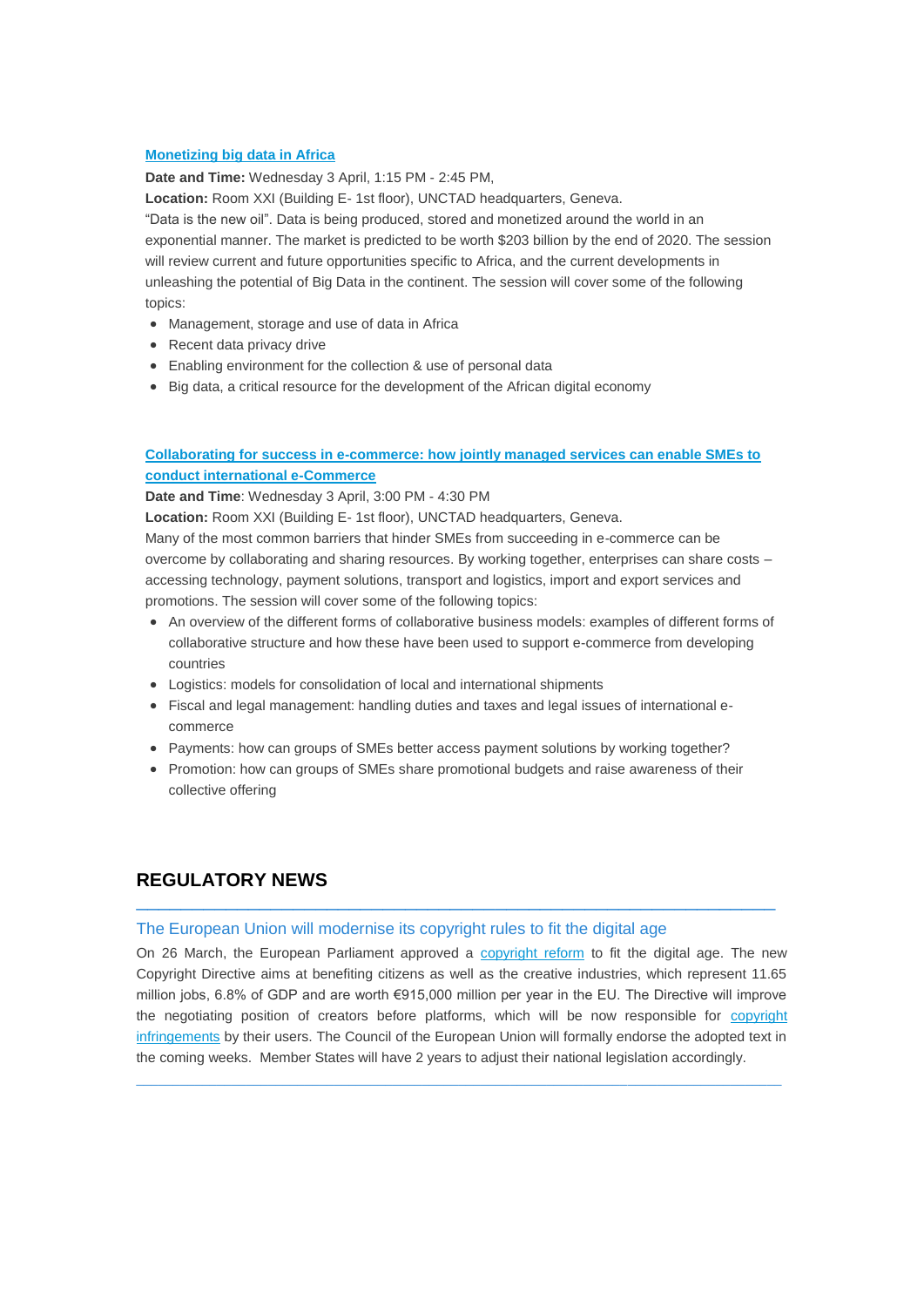## France to introduce a digital levy on platforms' sales commissions and revenue from

### targeted advertising

French Parliament [will discuss](http://eye.maillink.intracen.org/c?p=xBDQmtDK0L8_FTxHKtCO0IMr0MLQvmsm0JDEEBXQk9CnOdCh0NdL0MrQgtC70NtkPtCj8RnZTmh0dHBzOi8vd3d3LmZveG5ld3MuY29tL3RlY2gvc2lsaWNvbi12YWxsZXktaGl0LXdpdGgtbmV3LWRpZ2l0YWwtdGF4LWluLWZyYW5jZbg1YTcwM2U0N2I4NWI1MzZhOWY0YmY2MDjEECX5VdC1GOpO59Cg0Njr0J7QidCO6G-5ZXllLm1haWxsaW5rLmludHJhY2VuLm9yZ8QU0NvQxtCD0KHQghrQsWVo93kM0NdoVmMZ0IkiXw) legislation on a digital levy that can go up to 5% in April. The [digital tax](http://eye.maillink.intracen.org/c?p=xBDQmtDK0L8_FTxHKtCO0IMr0MLQvmsm0JDEEOst0LjQzNDP4Upg0LxM0LPQ2dDF0JEp0LHZXWh0dHBzOi8vd3d3LmR3LmNvbS9lbi9mcmFuY2UtdG8tc2V0LW5ldy01MDAtbWlsbGlvbi1kaWdpdGFsLXRheC1mb3ItMzAtdGVjaC1naWFudHMvYS00Nzc1OTA1OLg1YTcwM2U0N2I4NWI1MzZhOWY0YmY2MDjEECX5VdC1GOpO59Cg0Njr0J7QidCO6G-5ZXllLm1haWxsaW5rLmludHJhY2VuLm9yZ8QU0NvQxtCD0KHQghrQsWVo93kM0NdoVmMZ0IkiXw) would apply to commissions for sales done through platforms and revenue from targeted advertising and the sale of user data. Companies subject to the tax would be those with global digital revenue of above Eur 750 million and French revenue surpassing Eur 25 million. Collection of the tax is planned retroactively from [1 January 2019](http://eye.maillink.intracen.org/c?p=xBDQmtDK0L8_FTxHKtCO0IMr0MLQvmsm0JDEENDIYkgG7NDbQTbQkdDG0NfQqivQrQE-2XJodHRwczovL3d3dy5ibG9vbWJlcmcuY29tL25ld3MvYXJ0aWNsZXMvMjAxOS0wMy0wMy9mcmFuY2UtcGxhbnMtNS1kaWdpdGFsLXRheC1hcy1nb3Zlcm5tZW50cy1jaGFzZS1pbnRlcm5ldC1naWFudHO4NWE3MDNlNDdiODViNTM2YTlmNGJmNjA4xBAl-VXQtRjqTufQoNDY69Ce0InQjuhvuWV5ZS5tYWlsbGluay5pbnRyYWNlbi5vcmfEFNDb0MbQg9Ch0IIa0LFlaPd5DNDXaFZjGdCJIl8) and is expected to reach Eur 500 million per year.

#### Reinvigorating interest at the WTO on the operationalisation of the LDC services waiver

 $\_$  , and the set of the set of the set of the set of the set of the set of the set of the set of the set of the set of the set of the set of the set of the set of the set of the set of the set of the set of the set of th

During 19-21 March, a number of [services meetings](http://eye.maillink.intracen.org/c?p=xBDQmtDK0L8_FTxHKtCO0IMr0MLQvmsm0JDEENCFeGbQwNCq_Ujm0LnQkhHQjNCB4ipL2T5odHRwczovL3d3dy53dG8ub3JnL2VuZ2xpc2gvbmV3c19lL25ld3MxOV9lL3NlcnZfMjFtYXIxOV9lLmh0bbg1YTcwM2U0N2I4NWI1MzZhOWY0YmY2MDjEECX5VdC1GOpO59Cg0Njr0J7QidCO6G-5ZXllLm1haWxsaW5rLmludHJhY2VuLm9yZ8QU0NvQxtCD0KHQghrQsWVo93kM0NdoVmMZ0IkiXw) took place at the WTO, including at the Council for Trade in Services, the Working Party on Domestic Regulation and the Committee on Specific Commitments. Issues discussed included e-commerce and cybersecurity, regulatory disciplines and scheduling issues on mode 4, as well as the LDC services waiver.

ITC made a presentation at the Council for Trade in Services meeting, introducing ITC initiatives on services trade and the LDC waiver, including the ongoing collaboration between ITC and WTO to integrate the notifications done under the waiver into the I-TIP database. This will allow users to easily identify notifications in specific sectors and markets. The two organizations are also exploring joint technical assistance initiatives in the context of the waiver, focused on specific LDC countries and sectors.

 $\_$  , and the set of the set of the set of the set of the set of the set of the set of the set of the set of the set of the set of the set of the set of the set of the set of the set of the set of the set of the set of th

#### Indonesia's plan to position itself as Southeast Asia's digital hub

The Indonesian government will issue or revise [regulations](http://eye.maillink.intracen.org/c?p=xBDQmtDK0L8_FTxHKtCO0IMr0MLQvmsm0JDEEHAVGzIlV0PQu9CK4NDQ5NDa0J5yA9lhaHR0cDovL2FubnguYXNpYW5ld3MubmV0d29yay9jb250ZW50L2luZG9uZXNpYS1haW1zLWJlLXJlZ2lvbmFsLWRpZ2l0YWwtdGVjaG5vbG9neS1odWItMjAyMC05MTg4Mbg1YTcwM2U0N2I4NWI1MzZhOWY0YmY2MDjEECX5VdC1GOpO59Cg0Njr0J7QidCO6G-5ZXllLm1haWxsaW5rLmludHJhY2VuLm9yZ8QU0NvQxtCD0KHQghrQsWVo93kM0NdoVmMZ0IkiXw) dealing with the digital economy as a way to position the country as a digital hub in Southeast Asia. Topics under discussion for new regulations include e-commerce, personal data protection and an e-commerce tax, the revision of Presidential Regulation No. 74/2017 on the e-commerce road map and Government Regulation No. 82/2012 on the management of electronic transactions and systems. A [new report](http://eye.maillink.intracen.org/c?p=xBDQmtDK0L8_FTxHKtCO0IMr0MLQvmsm0JDEEDDQ0vTi5wVD7dC_0Ipm0MNhLXMs2VVodHRwczovL3d3dy5hbHBoYWJldGEuY29tL3dwLWNvbnRlbnQvdXBsb2Fkcy8yMDE5LzAyL2RpZ2l0cmFkZV9pbmRvX2VuZ18xLXBnLXZpZXcucGRmuDVhNzAzZTQ3Yjg1YjUzNmE5ZjRiZjYwOMQQJflV0LUY6k7n0KDQ2OvQntCJ0I7ob7lleWUubWFpbGxpbmsuaW50cmFjZW4ub3JnxBTQ29DG0IPQodCCGtCxZWj3eQzQ12hWYxnQiSJf) estimates that by 2030 digital trade could generate \$ 172 billion of economic value for Indonesia.

 $\_$  , and the set of the set of the set of the set of the set of the set of the set of the set of the set of the set of the set of the set of the set of the set of the set of the set of the set of the set of the set of th

# **BUSINESS NEWS** \_\_\_\_\_\_\_\_\_\_\_\_\_\_\_\_\_\_\_\_\_\_\_\_\_\_\_\_\_\_\_\_\_\_\_\_\_\_\_\_\_\_\_\_\_\_\_\_\_\_\_\_\_\_\_\_\_\_

#### Spotify accuses Apple for stifling competition on in-app purchases

On 13 March, Spotify [filed](http://eye.maillink.intracen.org/c?p=xBDQmtDK0L8_FTxHKtCO0IMr0MLQvmsm0JDEENDD6lg3JlFM0MLQqtDS0IAc0N8wUQHZS2h0dHBzOi8vd3d3LndpcmVkLmNvbS9zdG9yeS9zcG90aWZ5LWFwcGxlLWNvbXBsYWludC13YXJyZW4tYW50aXRydXN0LWlzc3VlL7g1YTcwM2U0N2I4NWI1MzZhOWY0YmY2MDjEECX5VdC1GOpO59Cg0Njr0J7QidCO6G-5ZXllLm1haWxsaW5rLmludHJhY2VuLm9yZ8QU0NvQxtCD0KHQghrQsWVo93kM0NdoVmMZ0IkiXw) a legal complaint at the European Commission, accusing Apple of abusing their position as owner of the App Store. Spotify argues that the 30% charge that Apple takes from in-app purchases puts Spotify's app and other apps not developed by the iPhone creator at a disadvantage. Daniel Ek, Chief Executive at Spotify, [states](http://eye.maillink.intracen.org/c?p=xBDQmtDK0L8_FTxHKtCO0IMr0MLQvmsm0JDEECD3dUkhGUI80INO0M5D0K3QjerQktloaHR0cHM6Ly9uZXdzLnNreS5jb20vc3Rvcnkvc3BvdGlmeS1hY2N1c2VzLWFwcGxlLW9mLXN0aWZsaW5nLWNvbXBldGl0aW9uLXdpdGgtdW5mYWlyLTMwLWFwcC10YXgtMTE2NjQyODW4NWE3MDNlNDdiODViNTM2YTlmNGJmNjA4xBAl-VXQtRjqTufQoNDY69Ce0InQjuhvuWV5ZS5tYWlsbGluay5pbnRyYWNlbi5vcmfEFNDb0MbQg9Ch0IIa0LFlaPd5DNDXaFZjGdCJIl8) that current rules in the App Store force them to either inflate the price of premium services or submit to "technical and experience-limiting restrictions" on the app.

\_\_\_\_\_\_\_\_\_\_\_\_\_\_\_\_\_\_\_\_\_\_\_\_\_\_\_\_\_\_\_\_\_\_\_\_\_\_\_\_\_\_\_\_\_\_\_\_\_\_\_\_\_\_\_\_\_\_

#### Uber to buy its rival Careem in the Middle East

Uber is in discussions to [buy](http://eye.maillink.intracen.org/c?p=xBDQmtDK0L8_FTxHKtCO0IMr0MLQvmsm0JDEENDc0IjQq2HQiNC4QnrQpxv3MNCZQn8G2UVodHRwczovL2VkaXRpb24uY25uLmNvbS8yMDE5LzAzLzA2L3RlY2gvdWJlci1jYXJlZW0tbWVyZ2VyL2luZGV4Lmh0bWy4NWE3MDNlNDdiODViNTM2YTlmNGJmNjA4xBAl-VXQtRjqTufQoNDY69Ce0InQjuhvuWV5ZS5tYWlsbGluay5pbnRyYWNlbi5vcmfEFNDb0MbQg9Ch0IIa0LFlaPd5DNDXaFZjGdCJIl8) the Dubai-based biggest ride-hailing app in the Middle East, Careem. Established in 2012, Careem has now more than 30 million customers, being valued at around \$3 billion. Although Uber has retreated from China, Russia and eight South East Asian countries, they seem to be playing ambitiously before their IPO, expected to happen in the [second part of 2019.](http://eye.maillink.intracen.org/c?p=xBDQmtDK0L8_FTxHKtCO0IMr0MLQvmsm0JDEED42_-TQttCrSffQtNDF0Nka0NvQwNCoQtklaHR0cHM6Ly93d3cuaWcuY29tL2F1L3NoYXJlcy91YmVyLWlwb7g1YTcwM2U0N2I4NWI1MzZhOWY0YmY2MDjEECX5VdC1GOpO59Cg0Njr0J7QidCO6G-5ZXllLm1haWxsaW5rLmludHJhY2VuLm9yZ8QU0NvQxtCD0KHQghrQsWVo93kM0NdoVmMZ0IkiXw)

\_\_\_\_\_\_\_\_\_\_\_\_\_\_\_\_\_\_\_\_\_\_\_\_\_\_\_\_\_\_\_\_\_\_\_\_\_\_\_\_\_\_\_\_\_\_\_\_\_\_\_\_\_\_\_\_\_\_